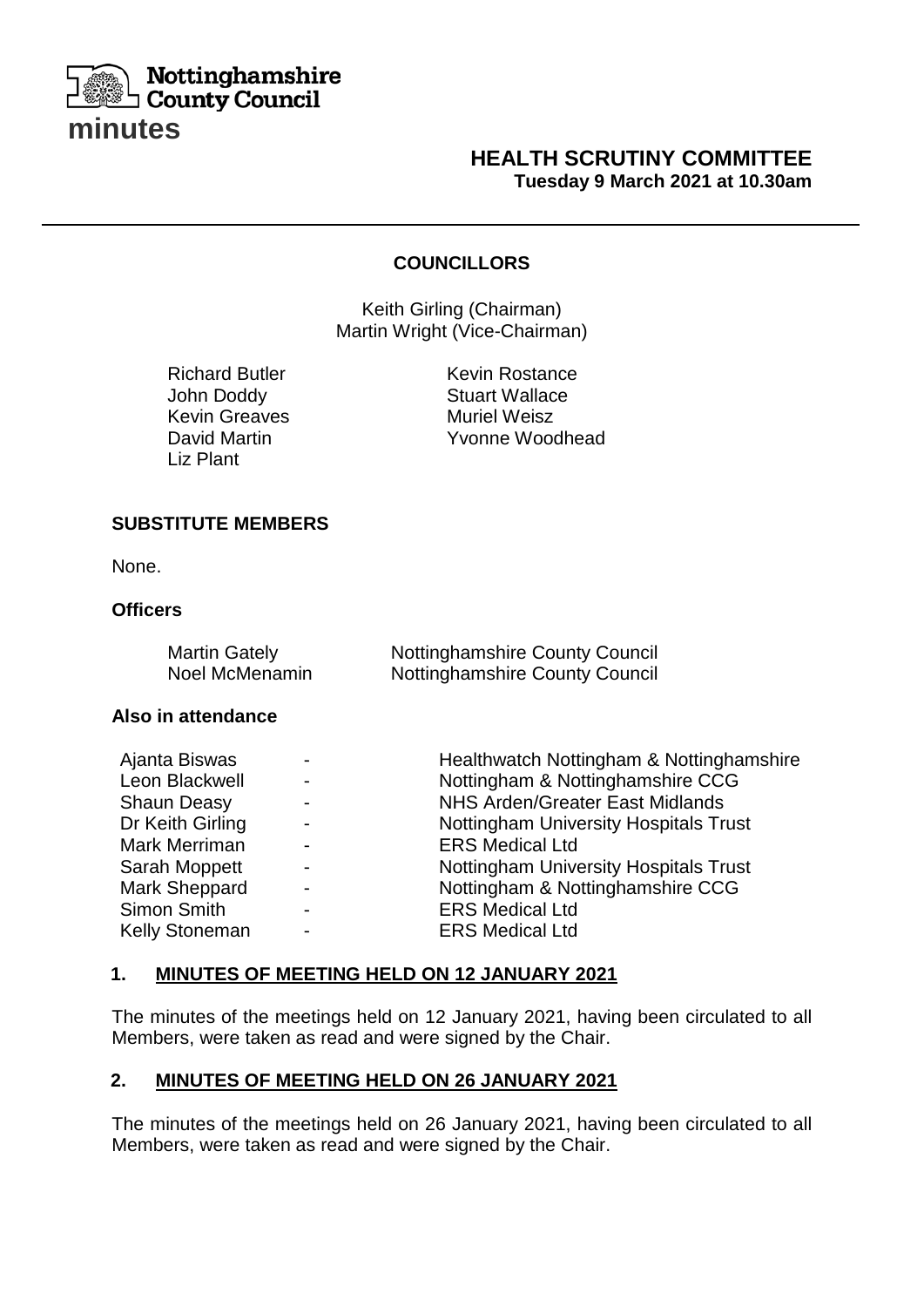# **3. APOLOGIES**

None.

# **4. DECLARATIONS OF INTEREST**

None.

# **5. NOTTINGHAMSHIRE NON-EMERGENCY PATIENT TRANSPORT SERVICES**

Following an introduction by Nottingham and Nottinghamshire CCG representatives Mark Sheppard and Leon Blackman, the Committee received a brief presentation from Kelly Stoneman of ERS Medical Ltd, with contributions from Simon Smith and Mark Merriman, also of ERS Medical Ltd.

The presentation covered performance during the first full year of operating the nonemergency patient transport service in Nottinghamshire and Bassetlaw, and how the service had been impacted by the pandemic. Ms Stoneman made the following points:

- the number of complaints received (121) equated to 0.06% of all regulated activity delivered in the period December 2019 to January 2020;
- ERS Medical acknowledged initial transitional issues in respect of communication with service users, but had adopted a rigorous and consistent approach to service user engagement, taking forward learning and improving patient understanding of the service being provided;
- Commissioners and providers had worked closely and constructively throughout the pandemic. Key performance indicators were put on hold, and additional resource had been provided to ensure social distancing was in place, without detriment to service;
- Some delays had been experienced by service users where priority needed to be given to discharges from hospital in order to free up bed capacity. However, this was outside ERS Medical's immediate control, and the provider had been proactive in communicating both with service users and with specific NHS services to explain and minimise inconvenience;
- Almost 85% of ERS Medical staff had been vaccinated, with 8% having currently declined and the remainder been unable to date to be vaccinated.

The Committee welcomed the update, and there was consensus that performance of patient transport services had improved under ERS Medical's stewardship. During discussion, a number of issues were raised and points made:

It was confirmed that staff had received additional training identify where patients might have issues about remembering to be ready for pick-ups, and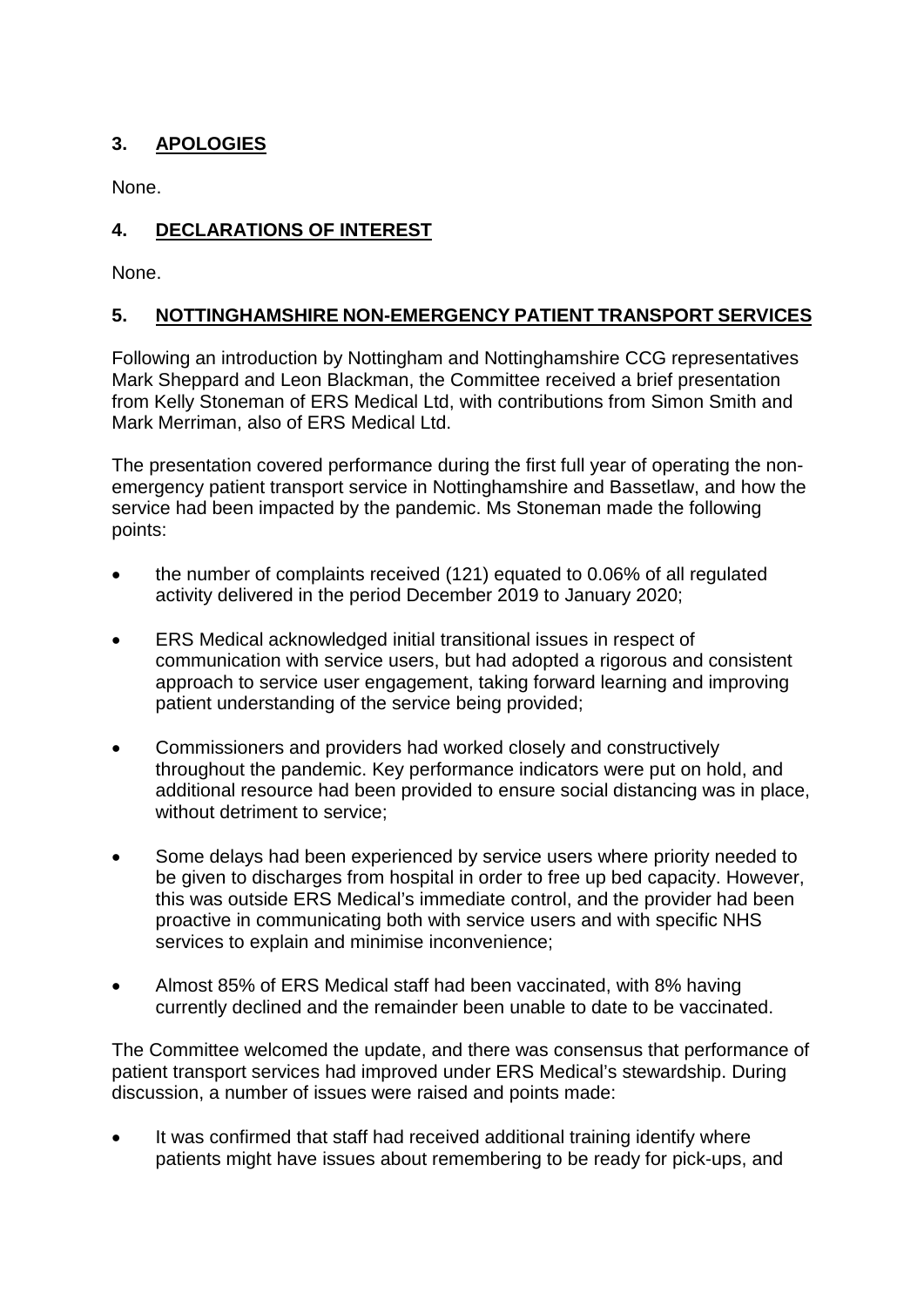that ERS Medical was committed to actively managing situations, such as difficulties with mobility equipment as they arose;

- There had been instances where services had been booked without full disclosure of patient needs – again, work had been carried out to communicate with all parties to avoid a repetition. Significant work had gone into ensuring acute patients were identified and treated accordingly, and no patient was left without it being confirmed that they had access to their end destination;
- It was confirmed that reticence among staff was mainly around concerns about the possible effect on female fertility. ERS Medical encouraged its staff to have discussions with their GPs to address concerns and queries about vaccination, but acknowledged that there were genuine concerns that needed to be handled sensitively;
- CCG representatives advised that additional transport services might be needed as England moved out of lockdown, and it was hoped that funding would be made available to address any additional pressures that arose

The Chair thanked ERS Medical, CCG and NHS representatives for their attendance during consideration of this item and requested a further update in March 2022.

## **6. NOTTINGHAM UNIVERSITY HOSPITAL MATERNITY SERVICES IMPROVEMENT PLAN**

Nottingham University Hospitals Trust representatives Dr Keith Girling, Medical Director, and Sarah Moppett, Interim Chief Nurse, introduced a report, updating the Committee on the Trust's improvement plan for maternity services in the wake of the Care Quality Commission 'Inadequate' rating in December 2020.

Dr Girling and Ms Moppett made the following points:

- The Trust accepted that there was evidence of longstanding concerns about maternity services within the Trust. It had been taking a range of actions to improve oversight of maternity services even before the 'Inadequate' rating had been issued, given the Prevention of Further Deaths Report issued in September 2020;
- Moreover, a range of actions had been identified for all Trusts following the review of maternity services at Shrewsbury and Telford Hospital NHS Trust. The Trust's Improvement Plan had the ambition to address issues, concerns and recommendation arising from all these reviews, and to move to a 'Good' rating by the end of 2021. While very much a 'stretch target', the Trust and its staff were very committed to delivering the improved rating within this timeframe;
- The focus of the Trust's Maternity Oversight Committee was on improving a range of areas including leadership, safety, governance, communications and engagement, as detailed in the report, with work streams led by Executive Directors. An Interim Director of Midwifery had also been appointed;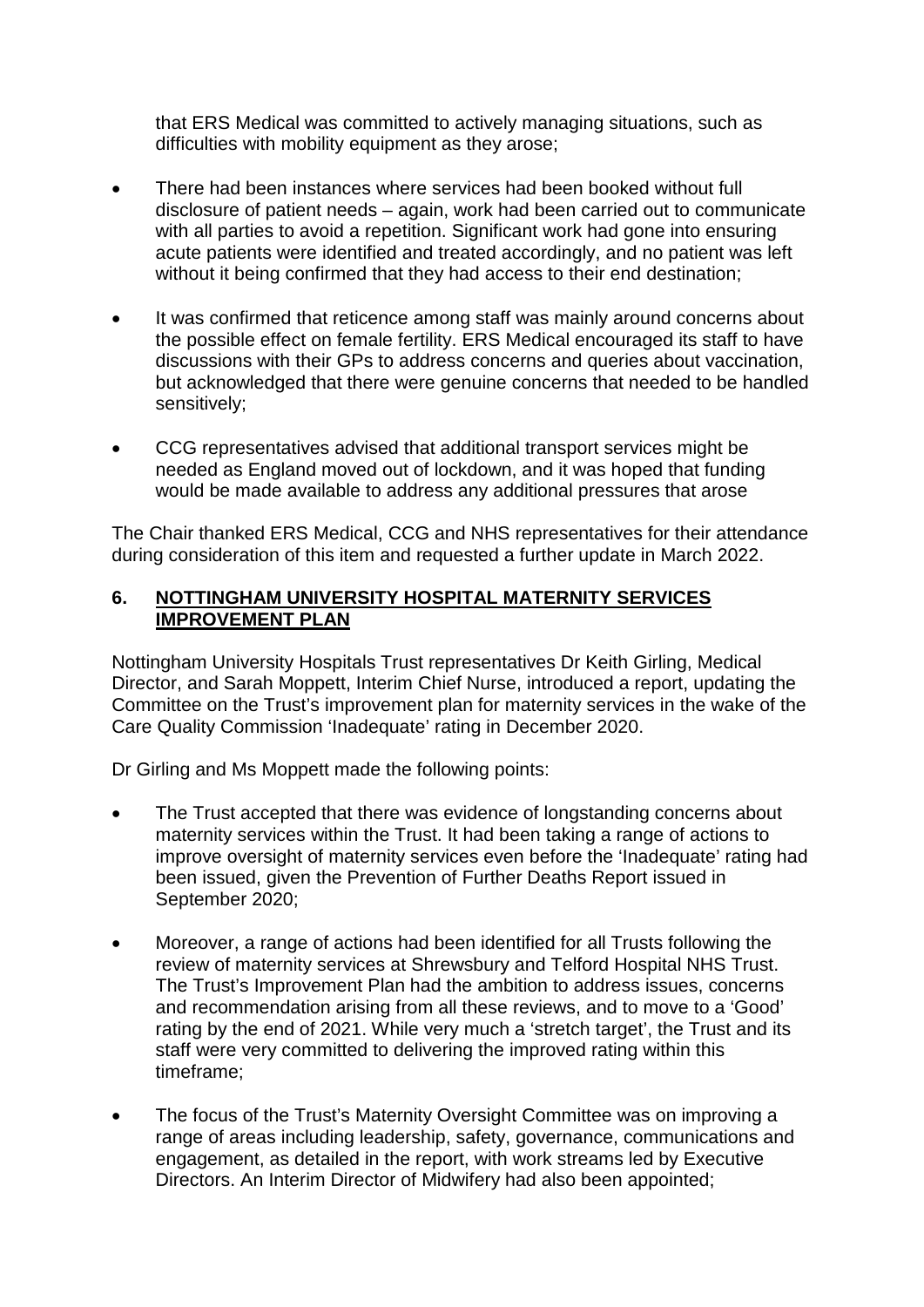It was also explained that the Trust had the ambition to build a new maternity unit and to combine City and QMC maternity services, but this was by way of additional context as part of the Tomorrow's NUH agenda, and was considered outside the remit of this discussion.

During discussion, a number of issues were raised and points made:

- It was explained that there had been a national midwifery shortage for a number of years. Student Bursaries, which had been withdrawn, had now been reinstated, and capacity/supply of midwives was gradually improving;
- Changing demographics meant that although birth rates had fallen, the number of interventions needed was increasing, while the Trust handled more complex cases from further afield;
- It was acknowledged that while staff training and development interventions to address maternity services' shortcomings had been carried out previously, not enough had been done at the time to embed the learning within the workforce;
- It was confirmed that the delivering postnatal care had been very difficult during the pandemic, but that face to face postnatal visits were recommencing in mid-March 2021;
- While the need for significant and sustained improvement was clear, the point was made that the Trust's data set for still births was better than the national average;
- There was consensus that it was vital that staff at all levels had the confidence to raise issues and concerns. The Chair of the Maternity Oversight Committee was the Maternity Safety Champion, and was very active in in engaging with staff in terms of checking and challenging practices, as well as being clear about accountability at all levels;
- There was a need to improve capacity in Obstetrics as the service moved towards 24/7 coverage, but the Trust's current shortfall in capacity reflected the national picture;
- It was acknowledged that holding meetings with the Maternity Voices Partnership was not in itself sufficient – issues and concerns arising from those meetings needed to inform actions being taken to improve and sustain the quality of maternity services;
- The view was expressed that nobody within the Trust felt untouched by recent outcomes of inquests and reviews, and Trust representatives regretted if the impression had been given in public pronouncements that it was less than fully empathetic to the issues and concerns that had arisen.